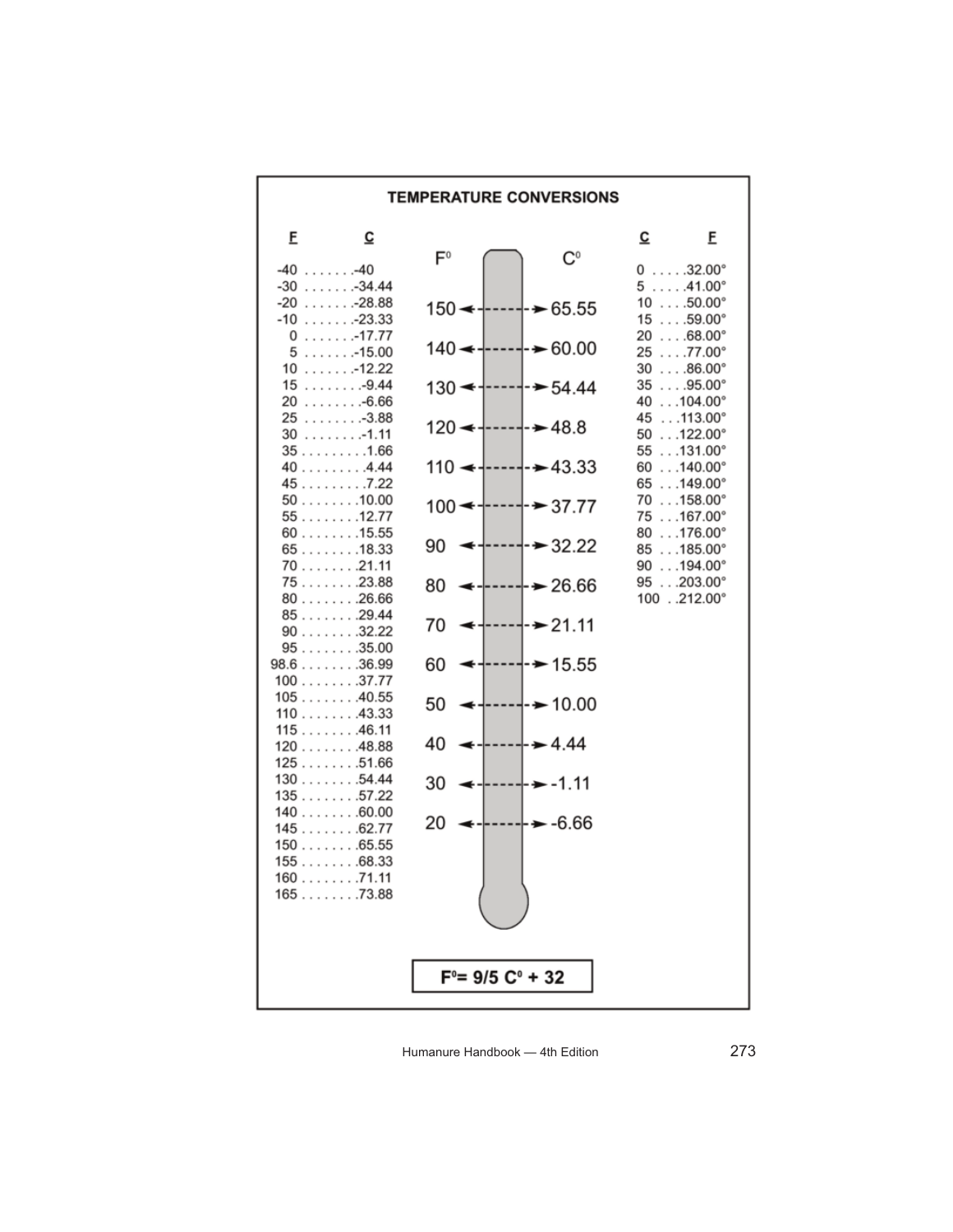## **Glossary**

- *actinomycete* Bacteria resembling fungi because they usually produce a characteristic, branched mycelium.
- *activated sludge* Sewage sludge that is treated by forcing air through it to activate the beneficial microbial populations resident in the sludge.
- *aerobic* Able to live, grow, or take place only where free oxygen is present, such as *aerobic* bacteria.
- *algae* Small aquatic plants.
- *ambient air temperature* The temperature of the surrounding air, such as the outdoor air temperature in the vicinity of a compost pile.
- *amendment* See "bulking agent."
- *anaerobic* Able to live and grow where there is no oxygen.
- *Ascaris* A genus of roundworm parasitic to humans.
- *Aspergillus fumigatus* A spore-forming fungus that can cause allergic reactions in some people.
- *bacteria* One-celled microscopic organisms. Some can cause disease in humans; others are capable of elevating the temperature of a pile of decomposing refuse sufficiently to destroy human pathogens. *blackwater* — Wastewater from a toilet.
- *bulking agent* An ingredient in compost, such as sawdust or straw, used to improve the structure, porosity, liquid absorption, odor, and carbon content. The terms "bulking agent" and "amendment" can be interchangeable.
- **carbonaceous —**Containing carbon.
- carbon dioxide (CO<sub>2</sub>) An inorganic gas composed of carbon and oxygen produced during composting.
- *cellulose* — The principal component of cell walls of plants, composed of a long chain of tightly bound sugar molecules.
- *C/N ratio —*The ratio of carbon to nitrogen in an organic material.
- *combined sewers —*Sewers that collect both sewage and rain water runoff.
- *compost —*Organic material that is managed by humans to undergo decomposition by aerobic organisms such that internal biological heat is developed during the decomposition process.
- **continuous composting —**A system of composting in which organic material is continuously or daily added to a compost bin or pile.
- *cryptosporidia —*Pathogenic protozoa that causes diarrhea in humans.
- *curing* — Final stage of composting. Also called aging or maturing.
- **effluent** Wastewater flowing from a source.

- **enteric —**Intestinal. *fecal coliforms —*Generally harmless bacteria that are commonly found in the intestines of warm-blooded animals, used as an indicator of fecal contamination.
- *fecaphobia —*Fear of fecal material, especially regarding the use of human fecal material for agricultural purposes.
- *fungi* — Simple plants, often microscopic, that lack photosynthetic pigment.
- *graywater* Household drain water from sinks, tubs, and washing (not from toilets).
- *green manure —*Vegetation grown to be used as fertilizer for the soil, either by direct application of the vegetation to the soil, by composting it before soil application, or by the leguminous fixing of nitrogen in the root nodules of the vegetation.
- *heavy metal* Metals such as lead, mercury, and cadmium, having more than five times the weight of water. When they are concentrated in the environment, they can pose a significant health risk to humans.
- *helminth* A worm or worm-like animal, especially parasitic worms of the human digestive system, such as the roundworm or hookworm.
- *human nutrient cycle* The repeating cyclical movement of nutrients from soil to plants and animals, to humans, and back to soil.
- *humanure* Human feces and urine composted for agriculture purposes.
- *humus —*A dark, loamy, organic material resulting from the decay of plant and animal refuse.
- *hygiene* Sanitary practices, cleanliness.
- *indicator pathogen* A pathogen whose occurrence serves as evidence that certain environmental conditions, such as pollution, are present.
- *K* Chemical symbol for potassium.
- *latrine* A toilet, often for the use of a large number of people.
- *leachate* Any liquid draining from a source. Pertaining to compost, it is the liquid that drains from organic material, for example, when excessive rain water drains through the compost.
- *lignin* A substance that forms the woody cell walls of plants and the "cement" between them. Lignin is found together with cellulose and is resistant to biological decomposition.
- *macroorganism* An organism that, unlike a microorganism, can be seen by the naked eye, such as an earthworm.
- *mesophile*Microorganisms that thrive at medium temperatures (68-99°F or 20- 37°C).

274 Humanure Handbook — 4th Edition — Glossary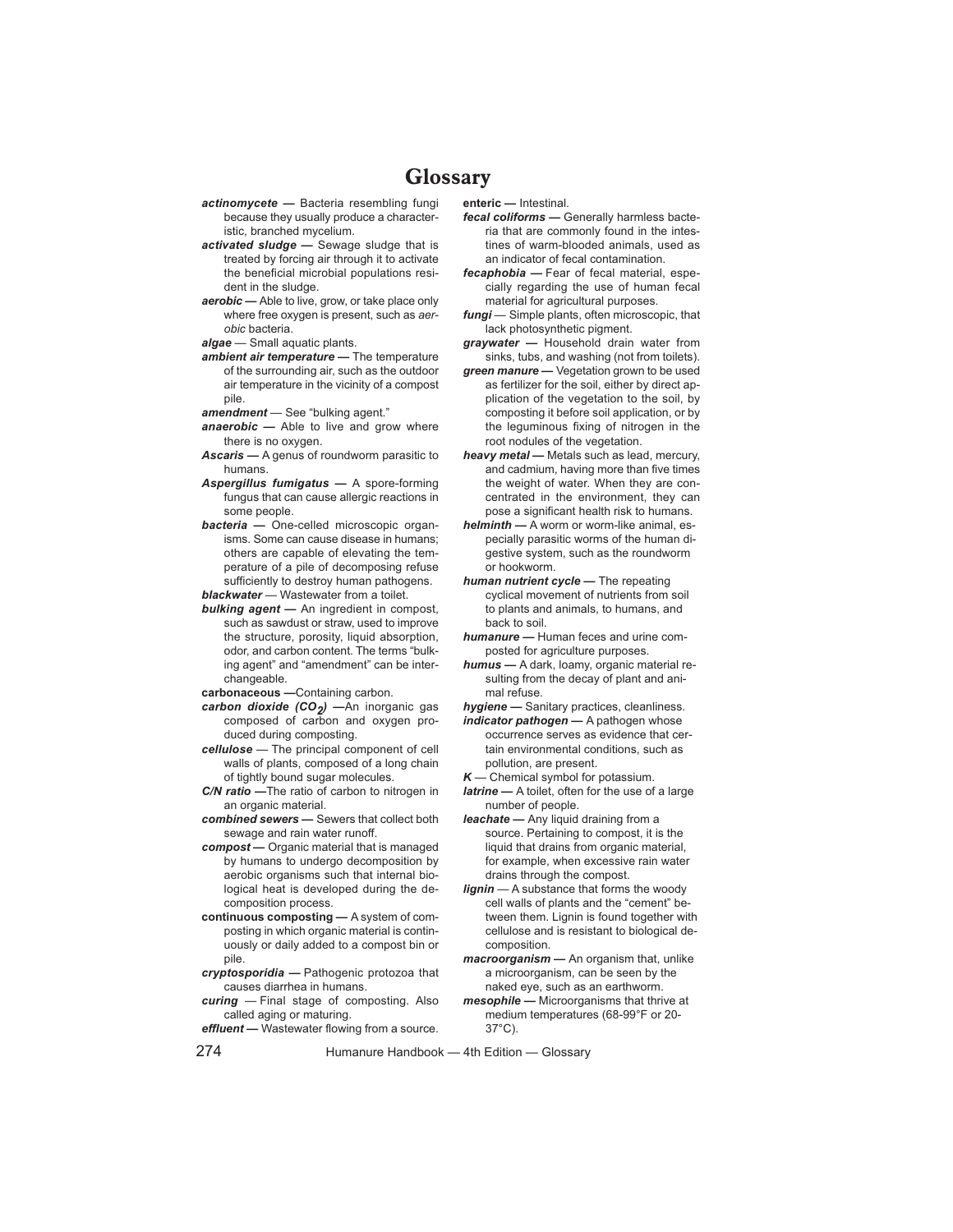*metric tonne —* A measure of weight equal to 1,000 kilograms or 2,204.62 pounds.

*microorganism* — An organism that needs to be magnified to be seen by the human eye.

*mulch —* Organic material, such as leaves or straw, spread on the ground around plants to hold in moisture, smother weeds, and feed the soil.

- *municipal solid waste (MSW)* Solid waste originating from homes, industries, businesses, demolition, land clearing, and construction.
- *mycelium* Fungus filaments or hyphae.
- *N* Chemical symbol for nitrogen.
- *night soil* Human feces and urine used as a soil fertilizer.
- *nitrates* A salt or ester of nitric acid, such as potassium nitrate or sodium nitrate both used as fertilizers, and that show up in water supplies as pollution.
- **organic** Referring to a material from an animal or vegetable source, such as refuse in the form of manure or food scraps; also, a form of agriculture that employs fertilizers and soil conditioners that are primarily derived from animal or vegetable sources, as opposed to mineral or petrochemical sources.

*P* — Chemical symbol for phosphorus. *pathogen —* A disease-causing microorganism.

- *PCB —*Polychlorinated biphenyl, a persistent and pervasive environmental contaminant.
- *peat moss* Organic matter that is underdecomposed or slightly decomposed originating under conditions of excessive moisture, such as in a bog.
- *pH* A symbol for the degree of acidity or alkalinity in a solution, ranging in value from 1 to 14. Below 7 is acidic, above 7 is alkaline, 7 is neutral.
- *phytotoxic* Toxic to plants.
- *pit latrine* A hole or pit into which human excrement is deposited. Known as an outhouse or privy when sheltered by a small building.

*protozoa —* Tiny, mostly microscopic animals each consisting of a single cell or a group of more or less identical cells and living primarily in water. Some are human pathogens.

- **psychrophile** Microorganism that thrives at temperatures as low as  $14^{\circ}$ F [-10 $^{\circ}$ C], but optimally above 68°F [20°C].
- **schistosome** Any genus of flukes that live as parasites in the blood vessels of mammals, including humans.

*septage* — The organic material removed from septic tanks and most dry toilets. *septic —* Causing or resulting from putrefac-

Humanure Handbook — 4th Edition — Glossary 275

tion (foul-smelling decomposition). **shigella —** Rod-shaped bacteria, certain

species of which cause dysentery. *sludge —* The heavy sediment in a sewage

- or septic tank. Also called biosolids. *source separation —* The separation of dis-
- carded material by specific material type at the point of generation.
- *sustainable* Able to be continued indefinitely without a significant negative impact on the environment or its inhabitants.
- *thermophilic* Characterized by having an affinity for temperatures above 105°F (40.50C), or for being able to generate high temperatures.
- *tipping fee* The fee charged to dispose of refuse material.
- *vector* A route of transmission of pathogens from a source to a victim. Vectors can be insects, birds, dogs, rodents, or vermin.
- *vermiculture* —The conversion of organic material into worm castings by earthworms.
- *vermin* Objectionable pests, usually of a small size, such as flies, mice, and rats.
- *virus* Any group of submicroscopic biological entities that multiply only in connection with living cells.
- **waste** A substance or material with no inherent value or usefulness, or a substance or material discarded despite its inherent value or usefulness.
- *wastewater* Water discarded as waste, often polluted with human excrements or other human pollutants, and discharged into any of various wastewater treatment systems, if not directly into the environment.
- *Western* Of or pertaining to the Western hemisphere (which includes North and South America and Europe) or its human inhabitants.
- *windrow* A long, narrow pile of compost.
- *worm castings* Earthworm excrement. Worm castings appear dark and granular like soil and are rich in soil nutrients.
- *yard material* Leaves, grass clippings, garden materials, hedge clippings, and brush. Also called yard trimmings.